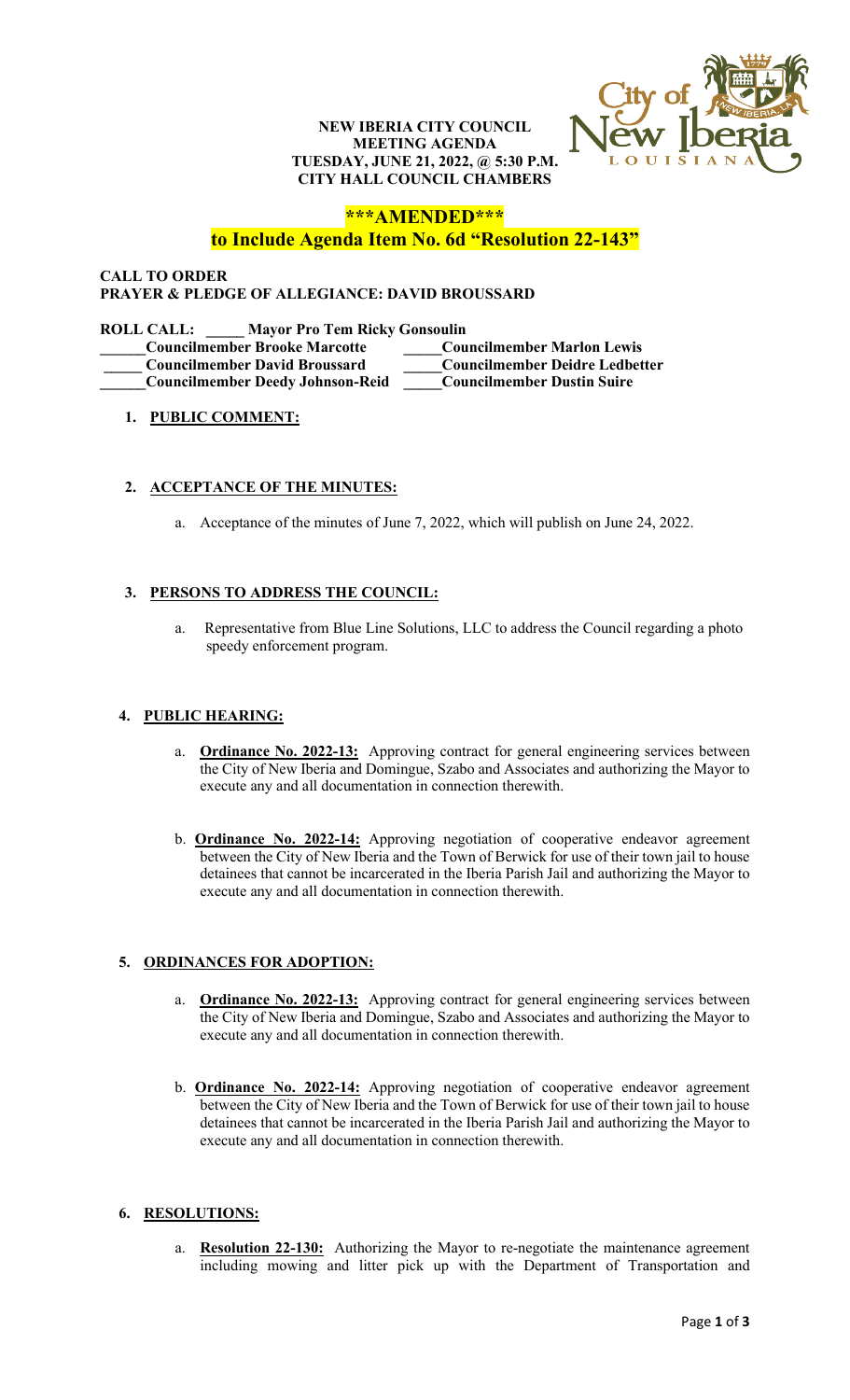Development for fiscal year ending June 30, 2023 and authorizing the Mayor to execute any and all documentation in connection therewith.

- b. **Resolution 22-131:** Accepting Change Order No 1 for the New Iberia Historic District Trails Project (Grant No. H.014328) and authorizing the Mayor to execute any and all contracts and documentation in connection therewith.
- c. **Resolution 22-132:** Approving contract for professional services with Thompson Luke & Associates, LLC for engineering services associated with the replacement of the existing HVAC unit at the NIPD building and authorizing the Mayor to execute any and all documentation in connection therewith.
- d. **Resolution 22-143:** Accepting the Financial Report for Year Ending October 31, 2021 as presented by Kolder Slaven and Co. on June 7, 2022.

## **7. PROPERTY STANDARDS:**

- a. Revisit the state of buildings located at 295 Camelia Street (District 5) and Action (Resolution 22-133).
- b. Revisit the state of buildings located at 321 E. Dale Street (District 3) and Action (Resolution 22-134).
- c. Revisit the state of buildings located at 906 Dautreuil Alley (District 5) and Action (Resolution 22-135).
- d. Revisit the state of buildings located at 416 Field Street (District 5) and Action (Resolution 22-136).
- e. Revisit the state of buildings located at 1355 Julia Street (District 3) and Action (Resolution 22-137).
- f. Revisit the state of buildings located at 317 W. Pershing Street (District 5) and Action (Resolution 22-138).
- g. Revisit the state of buildings located at 608 Providence Street (District 5) and Action (Resolution 22-139).
- h. Revisit the state of buildings located at 801 School Street (District 5) and Action (Resolution 22-140).
- i. Revisit the state of buildings located at 1214 St. Jude Avenue (District 2) and Action (Resolution 22-141).
- j. Revisit the state of buildings located at 510 W. St. Peter Street (District 5) and Action (Resolution 22-142).

## **8. COUNCIL REMARKS:**